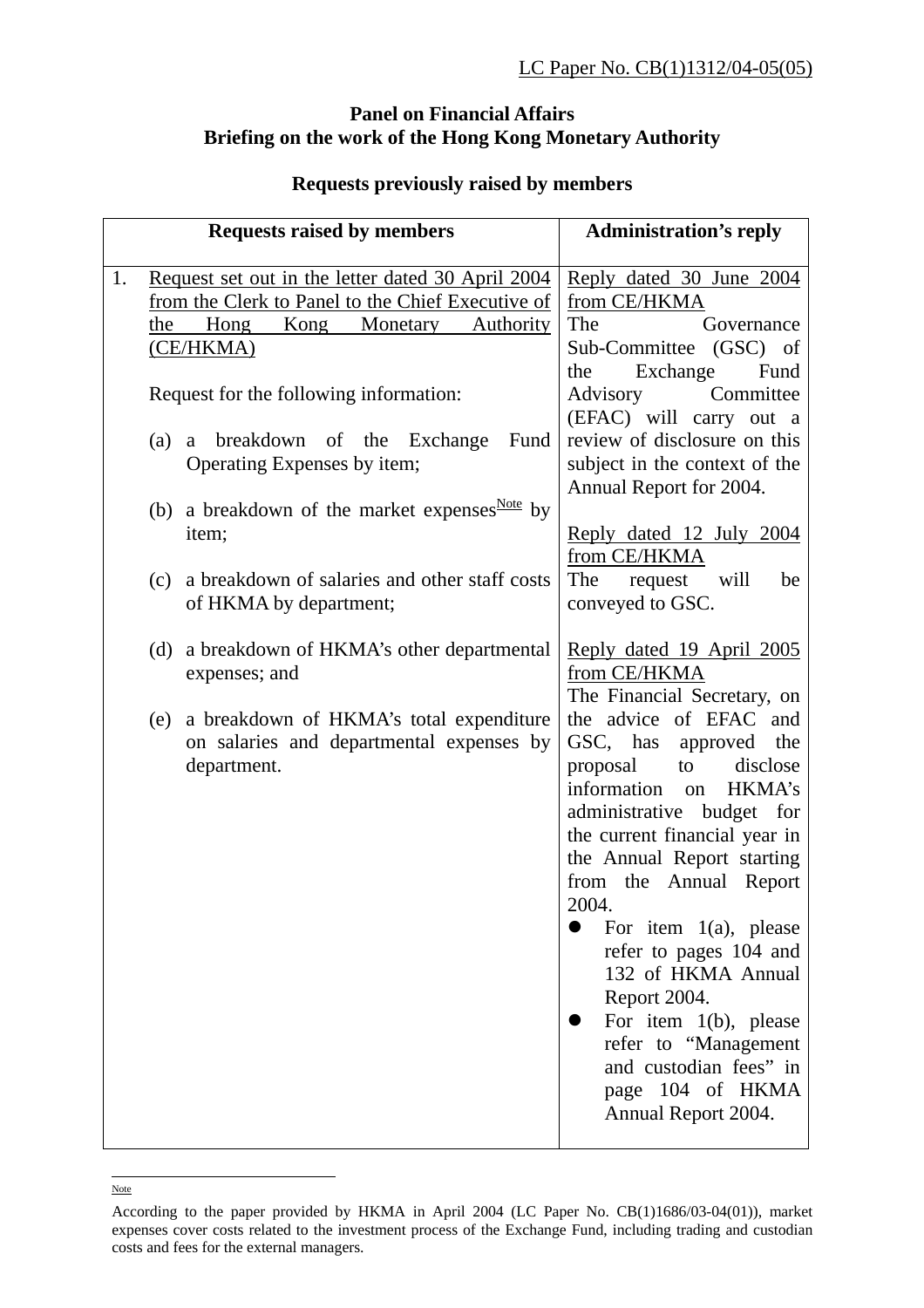|    | <b>Requests raised by members</b>                                                                                                                                                                                                                                                                     | <b>Administration's reply</b>                                                                                                                                                                                                                                                                          |
|----|-------------------------------------------------------------------------------------------------------------------------------------------------------------------------------------------------------------------------------------------------------------------------------------------------------|--------------------------------------------------------------------------------------------------------------------------------------------------------------------------------------------------------------------------------------------------------------------------------------------------------|
| 2. | Request set out in the letter dated 6 July 2004<br>from the Clerk to Panel to CE/HKMA<br>Request that the breakdown of the establishment<br>and strength by department of HKMA by two<br>categories, namely, senior staff and other staff, be<br>incorporated into HKMA's Annual Report in<br>future. | Reply dated 19 April 2005<br>from CE/HKMA<br>Please refer to page 131 of<br>HKMA<br>Annual<br>Report<br>2004.                                                                                                                                                                                          |
| 3. | Request set out in the letter dated 7 January 2005<br>from the Clerk to Panel to the Administrative<br><b>Assistant to Financial Secretary (AA/FS)</b><br>Request for HKMA to brief the Panel on its<br>annual budget.                                                                                | Reply<br>dated 17<br>January<br>2005 from AA/FS<br>The Financial Secretary will<br>invite the GSC to consider<br>this latest suggestion in the<br>context of its current review.<br>Reply dated 19 April 2005<br>from CE/HKMA<br>Please refer to Table 3 in<br>page 132 of HKMA Annual<br>Report 2004. |

Council Business Division 1 Legislative Council Secretariat 19 April 2005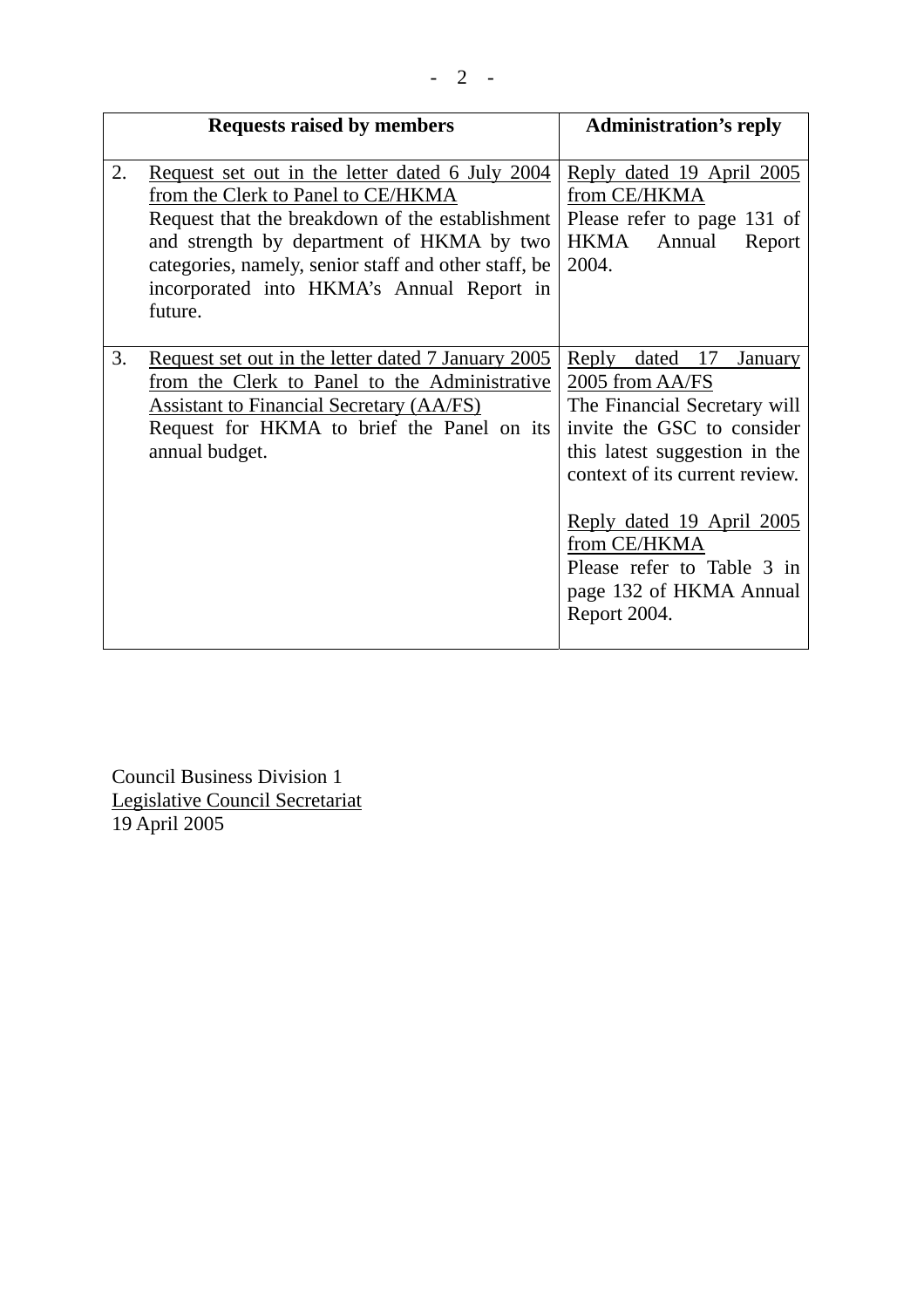# **EXCHANGE FUND - NOTES ON THE ACCOUNTS (cont.)**

## (b) Operating expenses

|                                                  | Group |       | <b>Fund</b> |       |
|--------------------------------------------------|-------|-------|-------------|-------|
|                                                  | 2004  | 2003  | 2004        | 2003  |
| Staff costs                                      |       |       |             |       |
| Salaries and other staff costs                   | 523   | 536   | 421         | 437   |
| Retirement benefit costs                         | 31    | 30    | 25          | 25    |
| Premises and equipment expenses                  |       |       |             |       |
| Depreciation charges                             | 135   | 94    | 100         | 62    |
| Operating lease charges                          | 18    | 66    | 10          | 55    |
| Other premises expenses                          | 39    | 36    | 33          | 28    |
| General operating costs                          |       |       |             |       |
| Maintenance of office and computer equipment     | 35    | 26    | 30          | 20    |
| Financial information and communication services | 31    | 30    | 27          | 26    |
| External relations                               | 15    | 10    | 13          | 9     |
| Professional and other services                  | 43    | 28    | 35          | 22    |
| Training                                         | 5     | 5     | 4           | 4     |
| Others                                           | 101   | 168   | 10          | 12    |
| Management and custodian fees                    | 547   | 479   | 543         | 479.  |
| TOTAL                                            | 1,523 | 1.508 | 1,251       | 1,179 |

İ

The number of senior staff (Executive Directors and above) of the HKMA whose emoluments fell within the following bands were:

| 5  |
|----|
|    |
| 2  |
|    |
|    |
|    |
| 14 |
|    |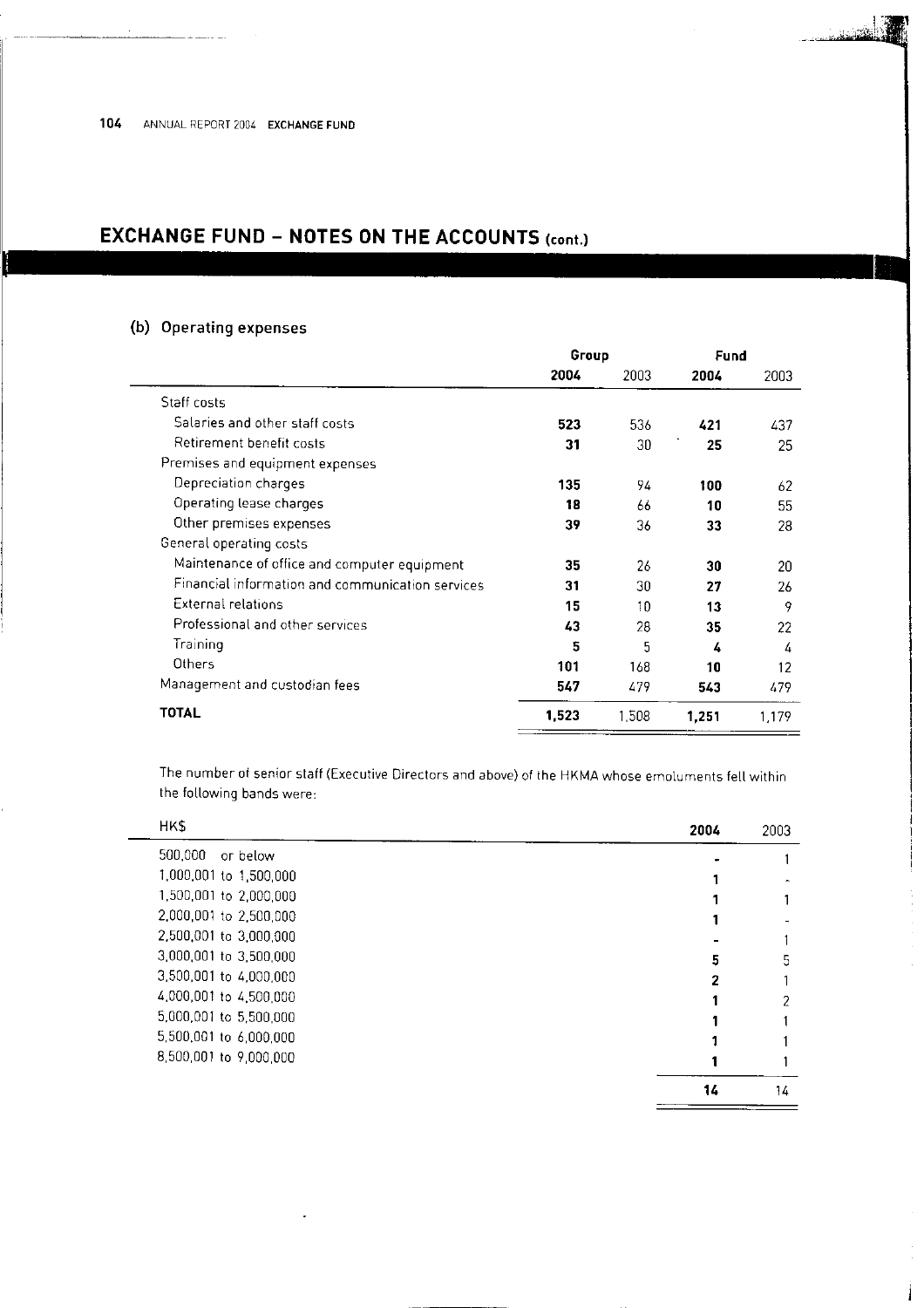ر<br>سال سال سال ۱۳۸۳ میلیارد

The overall establishment of the HKMA for 2004 remained at 604, despite the expansion in scope and increase in complexity of various activities undertaken by the HKMA. The human resources required for the new activities were met by internal redeployment or regrading of posts.

المواريق المستوين الموادية والمراد والمستوين المستوين المتوقع المستوين والمنافذ المصاروق والمراكبة فتعاطفهم

Table 1 shows a breakdown of the establishment and strength in various departments at the end of 2004.

ن او با سال ۱۳۸۸ میلاد که در این منابع با این منابع با این منابع با این منابع با این منابع با این منابع با این<br>منابع

### Remuneration of senior executives

The remuneration packages of the senior executives in 2004 are shown in Table 2.

|                                                                         |                                                                                                                                                                                                                                   | 2004                                      |    |                                     |     |
|-------------------------------------------------------------------------|-----------------------------------------------------------------------------------------------------------------------------------------------------------------------------------------------------------------------------------|-------------------------------------------|----|-------------------------------------|-----|
| Department                                                              | <b>Functions</b>                                                                                                                                                                                                                  | Senior staff<br>Establishment<br>Strength |    | Others<br>Establishment<br>Strength |     |
| <b>Chief Executive's and Deputy</b><br><b>Chief Executives' Offices</b> | Top management of the HKMA.                                                                                                                                                                                                       | 4                                         | 4  | 6                                   |     |
| <b>Banking Development</b>                                              | To formulate policies for the development<br>of the banking industry, and to facilitate<br>settlement for transactions executed by<br>the HKMA for the Exchange Fund.                                                             | 1                                         |    | 65                                  | 65  |
| <b>Banking Policy</b>                                                   | To formulate supervisory policies for<br>promoting the safety and soundness<br>of the banking sector.                                                                                                                             | 1                                         | 1  | 38                                  | 38  |
| <b>Banking Supervision</b>                                              | To supervise day-to-day operations of<br>authorized institutions.                                                                                                                                                                 | $\mathbf{1}$                              | 1  | 155                                 | 137 |
|                                                                         | Office of the General Counsel To provide in-house legal support and advice.                                                                                                                                                       | 1                                         | 1  | 15                                  | 15  |
| External                                                                | To help develop and promote Hong Kong<br>as an international financial centre and to<br>foster regional monetary co-operation<br>through active participation in the<br>international central banking and<br>financial community. | 1                                         | 1  | 47                                  | 46  |
| Monetary Management<br>& Infrastructure                                 | To maintain currency stability through<br>monitoring of market operations and<br>development issues and developing<br>financial market infrastructure, and to<br>ensure adequate supply of banknotes<br>and coins.                | 1                                         | 1  | 38                                  | 38  |
| Research                                                                | To conduct research and analysis on<br>economic and international financial<br>market development, both in Hong<br>Kong and in other economies.                                                                                   | 1                                         | 1  | 31                                  | 30  |
| Reserves Management                                                     | To manage reserves to achieve<br>investment returns in line with established<br>guidelines and to enhance the quality of<br>return by diversifying into different<br>investment markets and asset types.                          | 1                                         | 1  | 46                                  | 44  |
| Corporate Services                                                      | To provide support services in the form of<br>administrative, finance, HR, IT, and<br>secretariat services, and to handle<br>media and community relations.                                                                       | $2^*$                                     | 1  | 142                                 | 136 |
| Internal Audit                                                          | To provide audit services through<br>assisting the management in controlling<br>risks, monitoring compliance, and<br>improving the efficiency of internal control<br>systems and procedures.                                      | 0                                         | 0  | 7                                   | 7   |
| Total                                                                   |                                                                                                                                                                                                                                   | 14                                        | 13 | 590                                 | 562 |